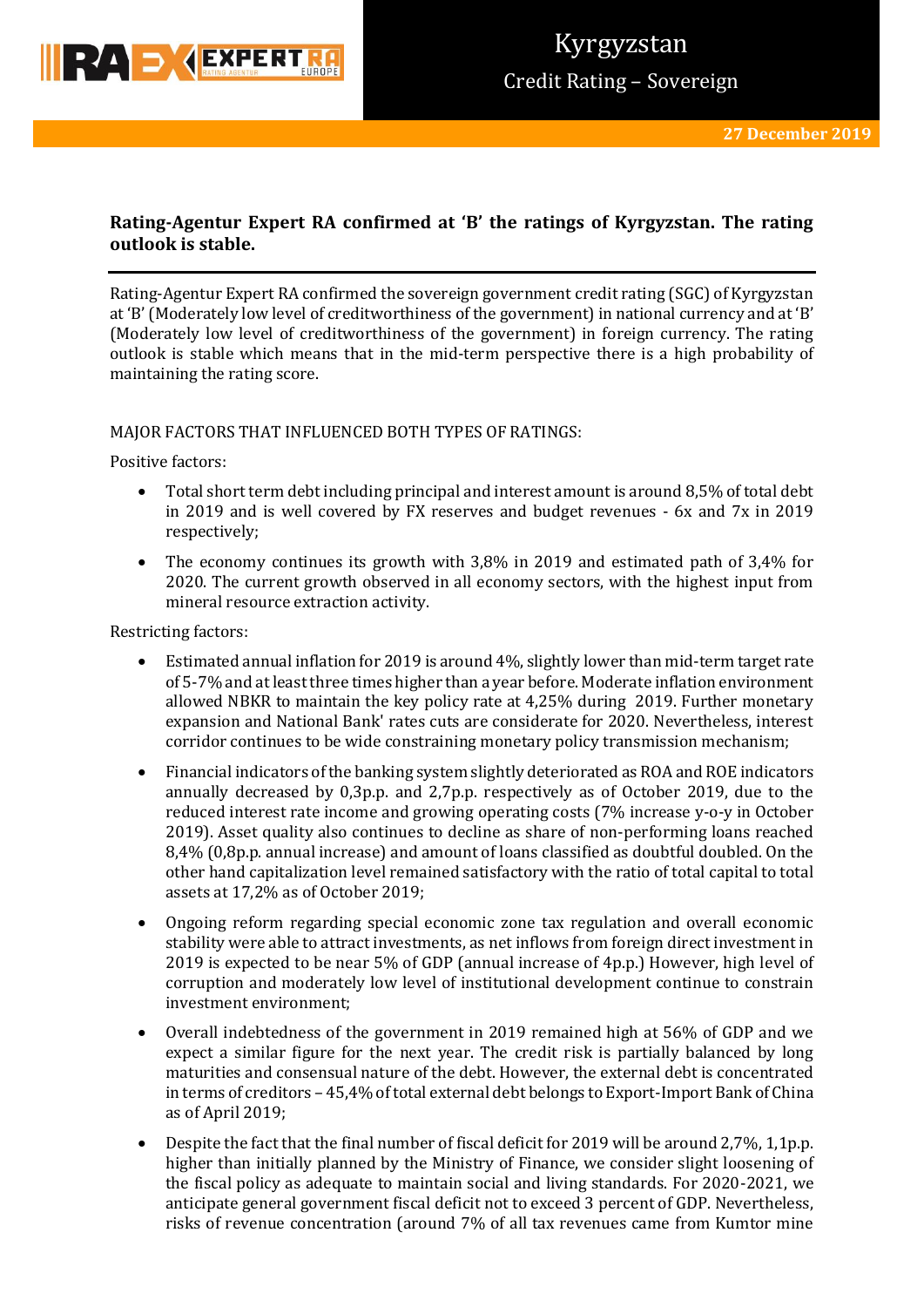

operation), national currency fluctuations and lower remittances from abroad remain;

- Official unemployment rate in 2019 is around 7%, creating a barrier for poverty reduction, especially among younger population;
- According to the World Bank Doing Business Report 2019, Kyrgyz Republic was ranked 70th out of 190 countries (7 places up from 2018 edition). The largest improvement was noted in new civil procedure code and strengthening of creditor's rights. Nevertheless, high corruption perceptions, unresolved tensions on the border with the neighboring countries, complex tax regulation continue to constrain business development.

### Negative factors:

- Kyrgyzstan continues to be one of the poorest country in the Central Asia region<sup>1</sup> with estimated GDP per capita in PPP terms at around USD 4,1 th for 2019. We anticipate similar to the previous year real GDP growth at 3,8% for 2019. The main driver of the growth remains mining industry, particularly operations of the gold production in the largest mine of the country Kumtor, maintains economy concentration risk on one mineral resource2;
- Despite the National Bank of the Kyrgyz Republic (NBKR) efforts, the cost of lending continues to be very high, constraining corporate financing. The average weighted interest rate in local currency reached 19% in 3Q 2019, and despite overall volume of newly issued loans in KGS increased by 20% y-o-y as of October 2019, the growth is fully attributed to consumer loans. We expect total banks' assets to GDP ratio to be around 43% at the end of 2019;
- In the Global Competitiveness Index 4.0 issued in 2019, Kyrgyz Republic was ranked 96<sup>th</sup> out of 141 countries (1 place up from 2018 edition) due to the low scores in innovation capability and limited local market opportunities. Overall balance of payment remains negative in 2019 (USD 46 m), as country imports most of required textile, machines and energy products;
- National stock exchange is highly concentrated and provides few products for investors to trade. Total market capitalization of companies listed on the Kyrgyz Stock Exchange (KSE) remains below 5% of GDP in December 2019.

## Stress factors:

1

- Economy is highly dependent on third countries in export market and remittance inflows. In 2019 more than 98% of cross-border payments coming from Russia due to the easing access of the labor force from Kyrgyzstan and 57% of all export goes to Great Britain (moderately weak stress-factor);
- Financial dollarization in Kyrgyz Republic shows encouraging dynamics, but remains high: as of October 2019 35,7% of total loans and 42% of total deposits were denominated in foreign currency (very weak stress-factor).

### SENSITIVITY ASSESSMENT:

The following developments could lead to an upgrade:

- Further significant decline of external government debt;
- Continued improvement of the country`s fiscal stance and trade balance;
- Continued improvement of the banking system performance.

The following developments could lead to a downgrade:

<sup>1</sup> GDP per capita in PPP terms of USD estimated by IMF for 2019: Kazakhstan – 28849, Tajikistan – 3589, Turkmenistan – 20411 and Uzbekistan - 8.999.

<sup>2</sup>The Kumtor mine-life has been extended only to 2023 based on exploration research in 2012. Source: Kumtor Gold info <https://www.kumtor.kg/en/about/faq/production/>. Current exploration results to be updated.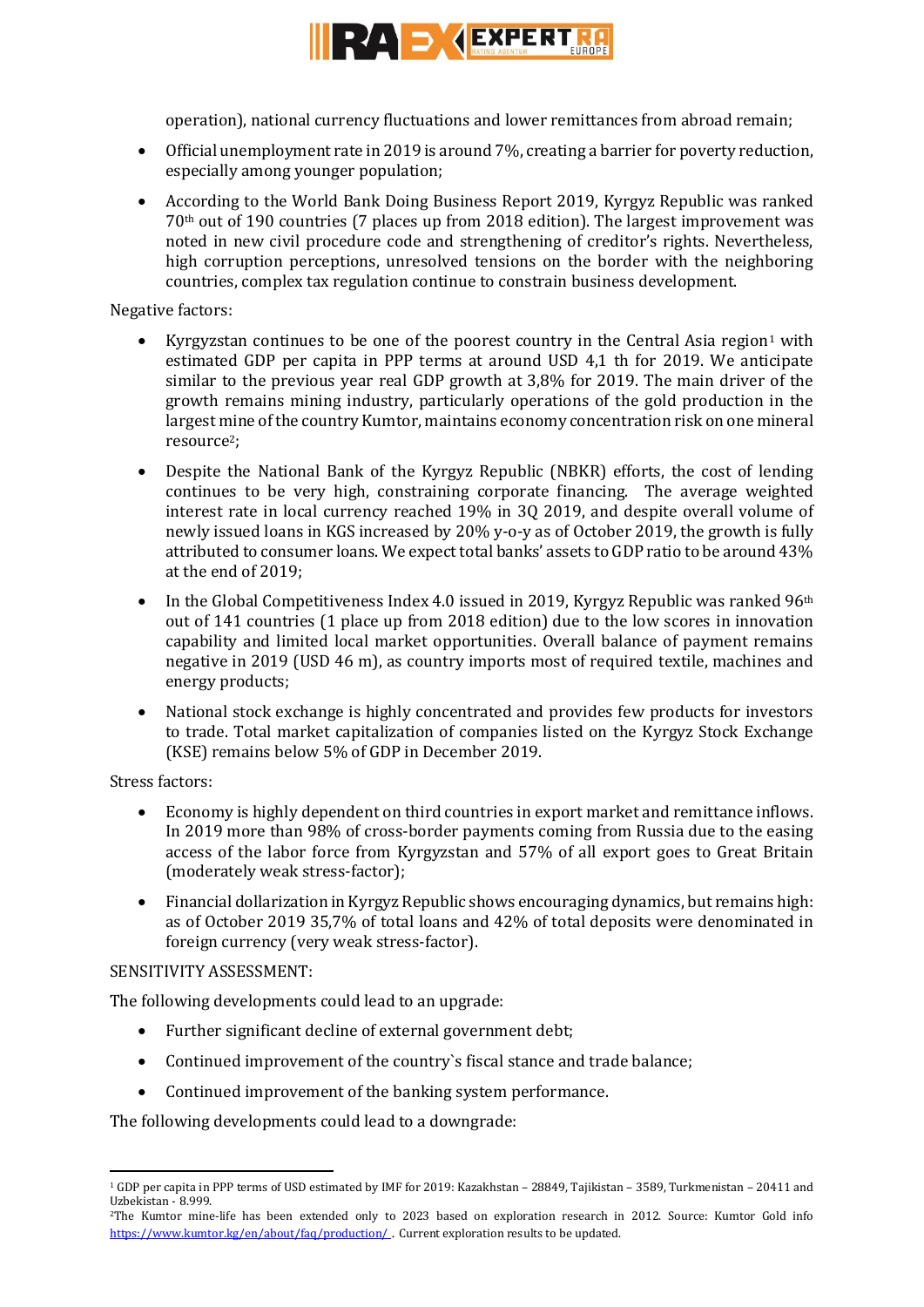

- A slowdown of economy growth, further concentration in mineral resource industry;
- Deterioration of banking system soundness indicators.

"The confirmation of SGC ratings of Kyrgyzstan at 'B' level with a stable outlook reflects the stabilization of macro indicators, recovered fiscal position and adequate monetary policy of the Central Bank aimed to encourage credit growth. Additionally, improved government transparency and incentives available in special economic zones permitted Kyrgyzstan slightly to recover external position and attract foreign investments.

Nevertheless, significant government indebtedness, high level of poverty, heavy dependence on the mining industry and main trading partners continue to restrict the country's creditworthiness and make Kyrgyzstan's economy vulnerable to external shocks," – Olena Kolokolova, Rating Analyst of Rating-Agentur Expert RA.

Research report on Kyrgyzstan is available at:

https://raexpert.eu/reports/Research\_report\_Kyrgyzstan\_27.12.2019.pdf

Next scheduled rating publication: 26 June 2020. The full sovereign rating calendar can be found at [Sovereign Rating Calendar 2020](https://raexpert.eu/sovereign/#conf-tab-5)

For further information contact:

Responsible expert: Olena Kolokolova, Rating Analyst of Rating-Agentur Expert RA +49 (69) 3085-45-00, ext. 1216 [kolokolova@raexpert.eu](mailto:kolokolova@raexpert.eu)

Reviewer: Vladimir Gorchakov, Associate Director of Rating-Agentur Expert RA +49 (69) 3085-45-00, ext. 1211 [gorchakov@raexpert.eu](mailto:gorchakov@raexpert.eu)

**Rating-Agentur Expert RA GmbH** Walter-Kolb-Strasse 9-11, 60594 Frankfurt am Main, Germany +49 (69) 3085-45-00 E-mail[: info@raexpert.eu](mailto:info@raexpert.eu) [www.raexpert.eu](http://raexpert.eu/)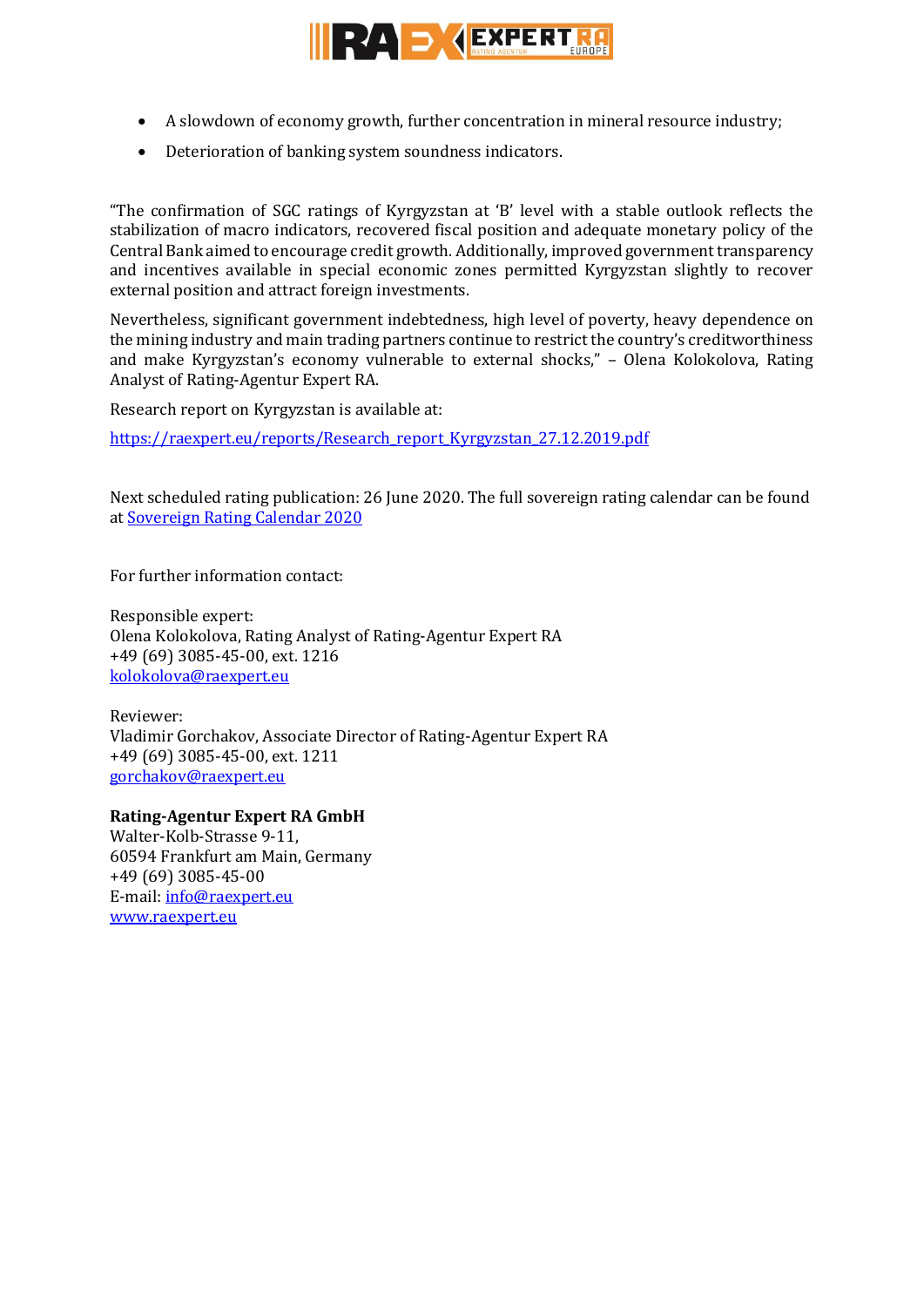

# RATING HISTORY:

|             |                                                                      | <b>SGC</b>                  |                     | <b>Outlook</b>              |                            |
|-------------|----------------------------------------------------------------------|-----------------------------|---------------------|-----------------------------|----------------------------|
| <b>Date</b> | <b>Review reason</b>                                                 | <b>National</b><br>currency | Foreign<br>currency | <b>National</b><br>currency | <b>Foreign</b><br>currency |
| 28.06.2019  | Scheduled<br>revision of both<br>types of ratings<br>for the country | $\boldsymbol{B}$            | $\, {\bf B}$        | Stable                      | Stable                     |
| 04.01.2019  | Scheduled<br>revision of both<br>types of ratings<br>for the country | $\boldsymbol{B}$            | $\, {\bf B}$        | Stable                      | Stable                     |
| 13.07.2018  | Scheduled<br>revision of both<br>types of ratings<br>for the country | B                           | $\mathbf B$         | Stable                      | Stable                     |
| 19.01.2018  | Scheduled<br>revision of both<br>types of ratings<br>for the country | $\boldsymbol{B}$            | $\mathbf B$         | <b>NA</b>                   | <b>NA</b>                  |
| 21.07.2017  | Scheduled<br>revision of both<br>types of ratings<br>for the country | $\, {\bf B}$                | $\, {\bf B}$        | <b>NA</b>                   | <b>NA</b>                  |
| 27.01.2017  | Scheduled<br>revision of both<br>types of ratings<br>for the country | $\mathbf B$                 | $\mathbf B$         | <b>NA</b>                   | <b>NA</b>                  |
| 29.07.2016  | Scheduled<br>revision of both<br>types of ratings<br>for the country | $\mathbf B$                 | $\mathbf B$         | <b>NA</b>                   | <b>NA</b>                  |
| 19.02.2016  | First assignment<br>of both types of<br>ratings for the<br>country   | $\, {\bf B}$                | $\, {\bf B}$        | <b>NA</b>                   | <b>NA</b>                  |